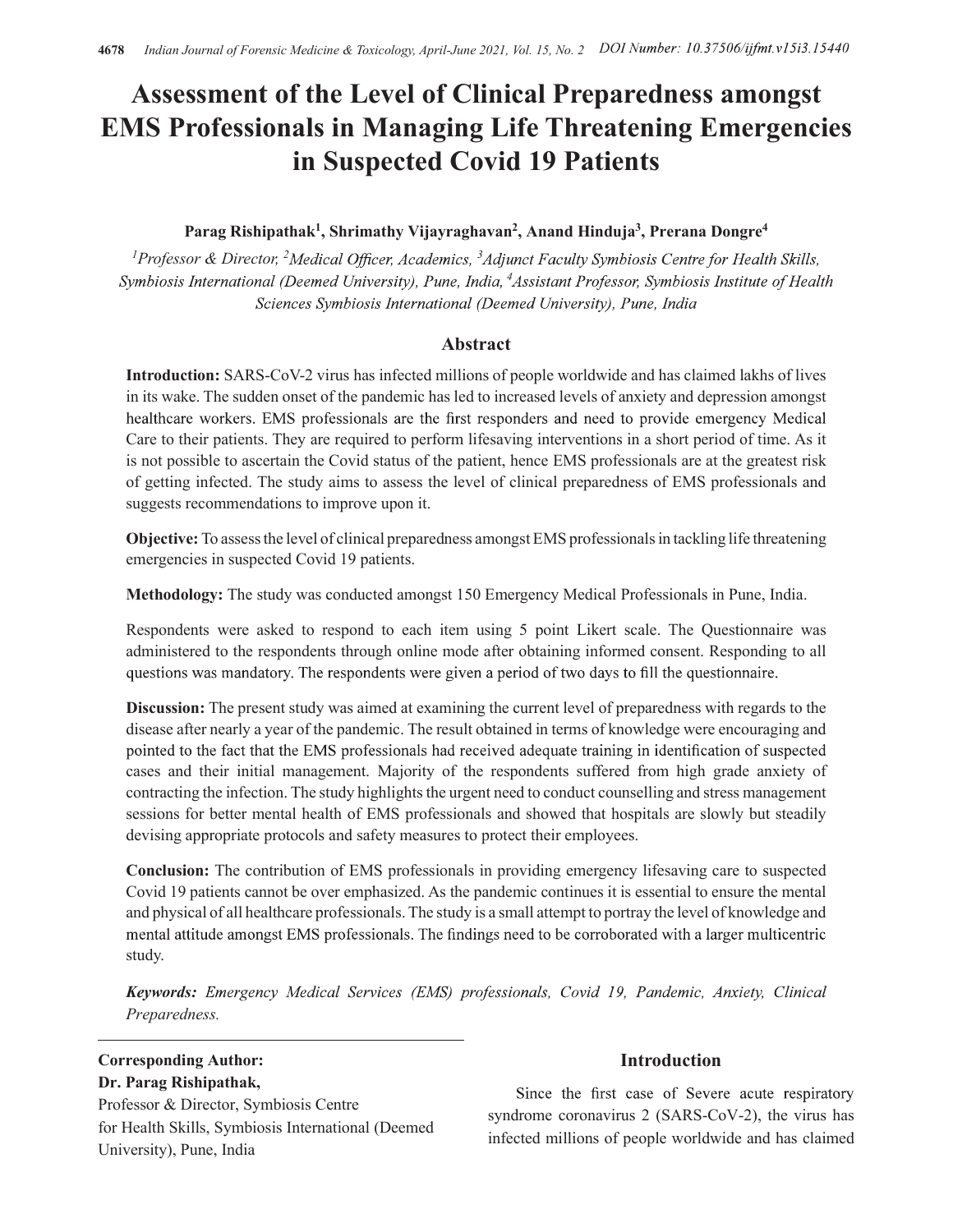lakhs of lives in its wake. The high degree of infectivity of the virus has led to rapid spread of infections among health care professionals. This has led to a plethora of psychological issues amongst healthcare and frontline workers who have been forced to deal with the pandemic. 1,2

It has been determined that the main mode of transmission is through direct human contact, via respiratory droplets and fomites with the clinical manifestations in the form of fever, dry cough, breathlessness and patches in lung<sup>3</sup>. The disease is associated with higher rate of mortality in people with underlying comorbidities and healthcare professionals. A study by Mohd. Hanawi K etal<sup>4</sup> in 2020 laid emphasis professionals so as to on the significance of targeted health education interventions for vulnerable population, to reduce the risk of contracting COVID-19.

The sudden onset of the pandemic has led to increased levels of anxiety and depression amongst healthcare workers as they are concerned about the wellbeing of their families. The pandemic has led to a condition called state anxiety described first by Konter <sup>5</sup> in 1996, wherein, distress, worry and tension occurs before or during alarming and dangerous situations due to logical reasons. The concerns of healthcare professionals with regards to Covid 19 are logical as they have to come in close contact with the infected patient and the transmission is airborne.

It is expected that healthcare professionals have to work longer hours during this pandemic. Hence their mental and physical preparedness as well as positive attitude are essential to their optimum performance. A similar situation had occurred in 2003 during the SARS pandemic wherein the mental health of HCP was adversely affected with fear of contracting the virus and infecting family, friends and colleagues.<sup>6</sup>A recently published study by Jianyu Que etal  $<sup>7</sup>$  laid emphasis on</sup> the higher risk of anxiety, insomnia and psychological issue amongst front-line healthcare workers compared to their counterparts who were not involved in care of Covid 19.

EMS professionals are the first responders and need to provide emergency Medical Care to the patients. Timely provision of medical aid even before the patient can reach the hospital can play an important role in saving the life of the patient.<sup>8</sup>

EMS professionals are required to perform lifesaving interventions in a short period of time. In such cases it is not possible to ascertain the Covid status of the patient. Hence EMS professionals are at the greatest risk of getting infected <sup>9</sup>. The nature of tasks performed by EMS professionals include coming in close contact with the patient, travelling in enclosed environment during patient transport with extremely limited medical information $10,11$ .

. The Centre for Disease control, Atlanta has formulated detailed guidelines to be followed by EMS professionals so as to ensure minimum risk of contracting the infection.<sup>11</sup> But it remains to be seen whether EMS professionals are aware of the guidelines and follow.

Managing emergencies even under Covid 19 era is inevitable. The quality of care provided to the patient cannot be compromised due to lack of knowledge or anxiety amongst EMS professionals.

The study aims to assess the level of clinical preparedness of EMS professionals and suggests recommendations to improve upon it.

#### Objective:

To assess the level of clinical preparedness amongst EMS professionals in managing life threatening emergencies in suspected Covid 19 patients.

#### Methodolgy

The study was conducted amongst 150 Emergency Medical Professionals in Pune, India. A

previously tested and validated questionnaire designed by Reem Al-Dossary  $eta^9$  in 2020 was utilized for the study.

The sixty-two item questionnaire meant for Healthcare Professionals consisted of 38 items assessing the Knowledge and Awareness levels, 14 items pertaining to Prevention of Covid 19, 6 items assessing the mental attitude of professionals and 4 items regarding their perception of Covid 19 infection.

Respondents were asked to respond to each item using 5 point Likert scale:  $(1 -$  Strongly Disagree 2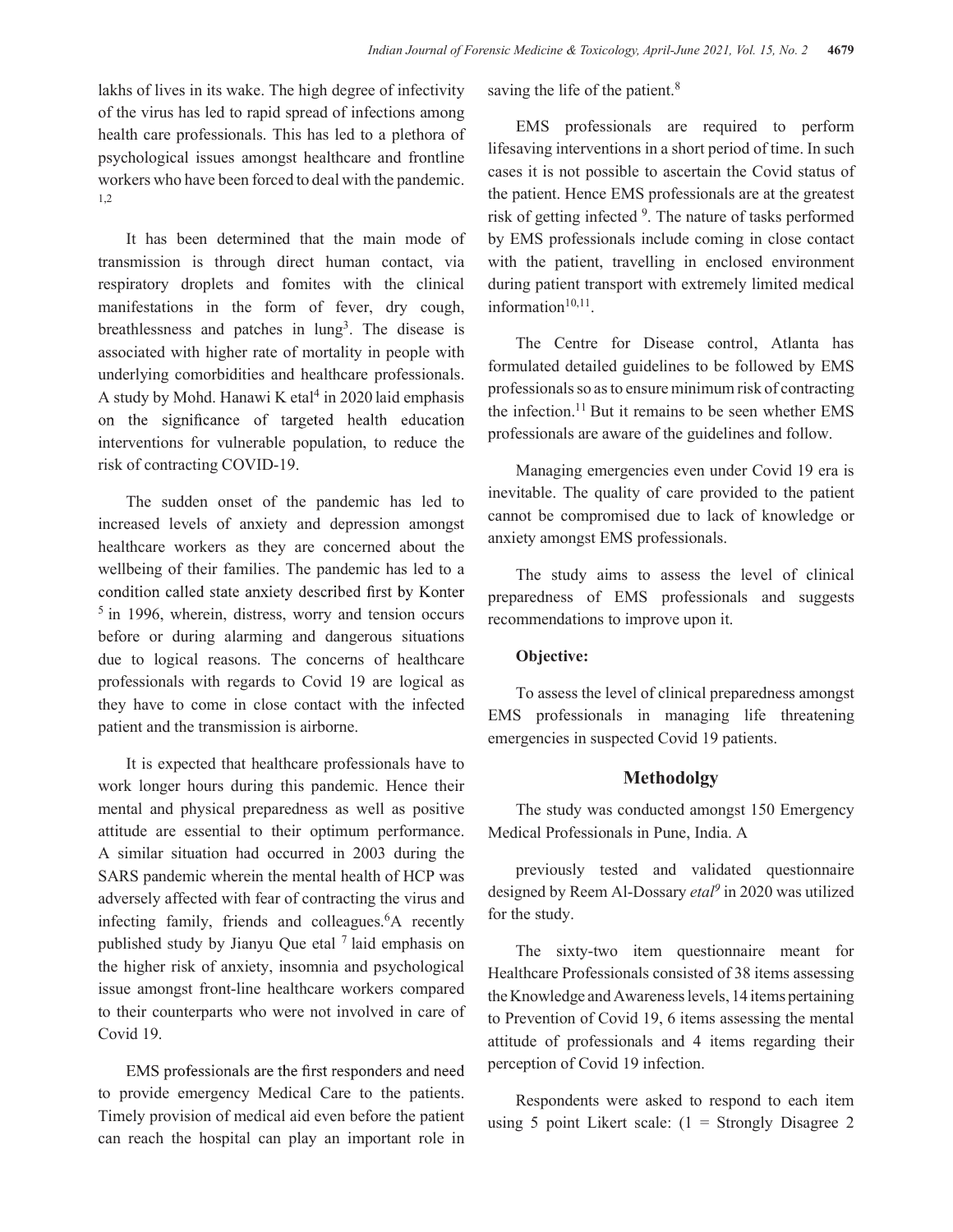$=$  Disagree, 3 = Neutral, 4 = Agree, and 5 = Strongly Agree). The Questionnaire was administered to the respondents through online mode after obtaining informed consent. Responding to all questions was mandatory. The respondents were given a period of two days to fill the questionnaire. Any queries pertaining to the questionnaire was clarified during data collection.

All 150 respondents reverted with completely filled questionnaire. The data was tabulated

and statistically analyzed with the help of SPSS version 23.

#### **Results**

As per the demographic data, 63% of the respondents were between 20 to 25 years of age with 69% of female respondents. Majority of them had less than 5 years of clinical experience. When the duty hours before and after covid outbreak was compared it was observed that 50% of them had to work for more than 8 hours/day after covid outbreak whereas only 37% of them had to work for 8 hours/day before covid outbreak.



Figure 1: As seen in figure 1. Out of the 38 parameters pertaining to the knowledge regarding transmission, Signs and Symptoms and initial management: Majority of the respondents scored well with 34% of them scoring above 30 out of 38.



Figure 2: As shown in figure 2, majority of the respondents showed a positive attitude regarding the steps to be taken for prevention of Covid 19 and precautions required to minimize its spread.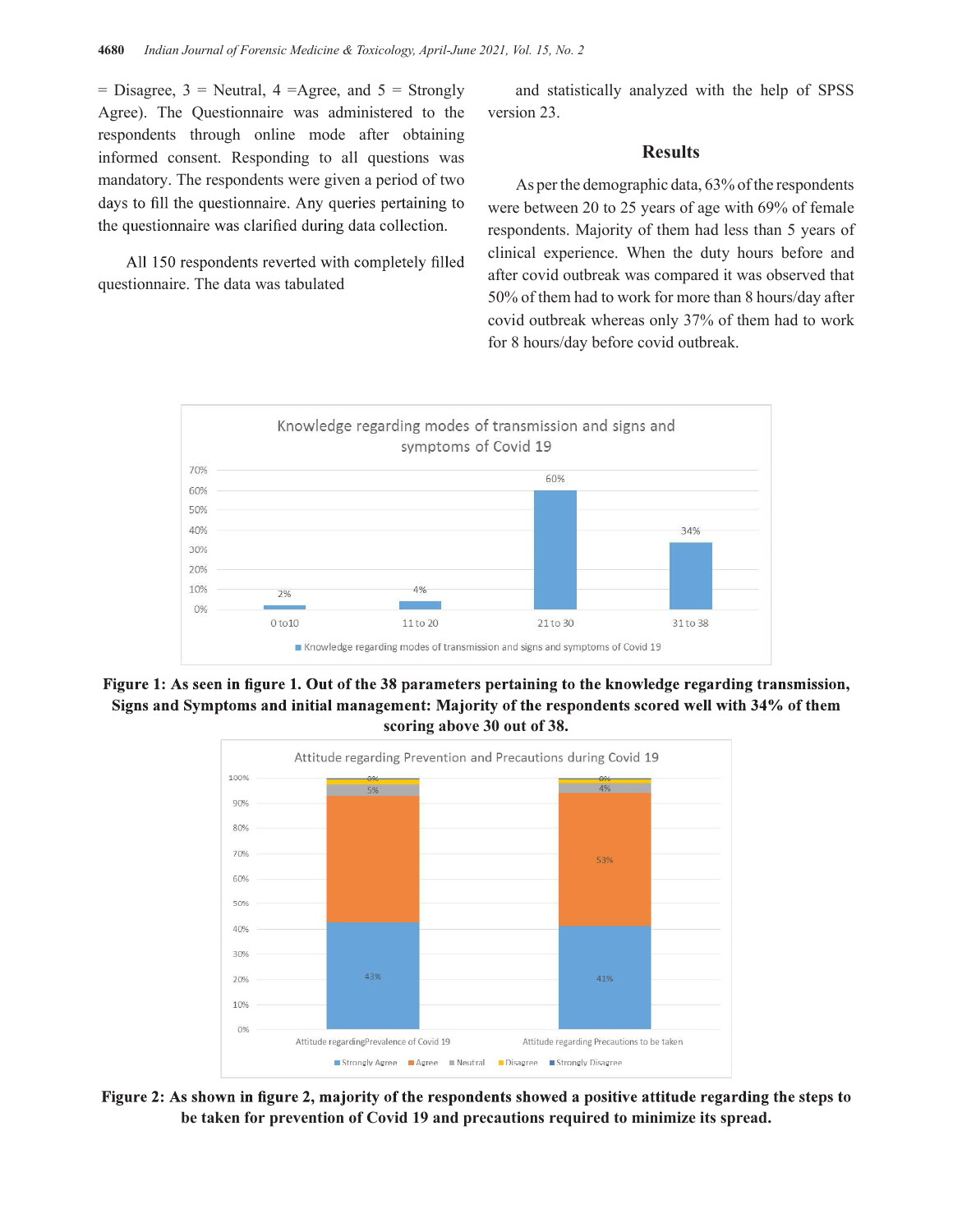

Figure 3: As seen in figure 3, majority of the respondents were willing to provide care to Covid 19 patients. Although most of them were anxious about acquiring infection and transmitting it to their family members. Most of the respondents felt anxious regarding lack of availability of personal protective equipment and spread of infection at workplace.



Figure 4: As seen in figure 4, a vast majority of the respondents displayed positive perception towards their hospital efforts in following Covid 19 protocols. Most EMS professionals felt that they possessed sufficient knowledge and clinical experience to provide emergency care to suspected Covid 19 patients.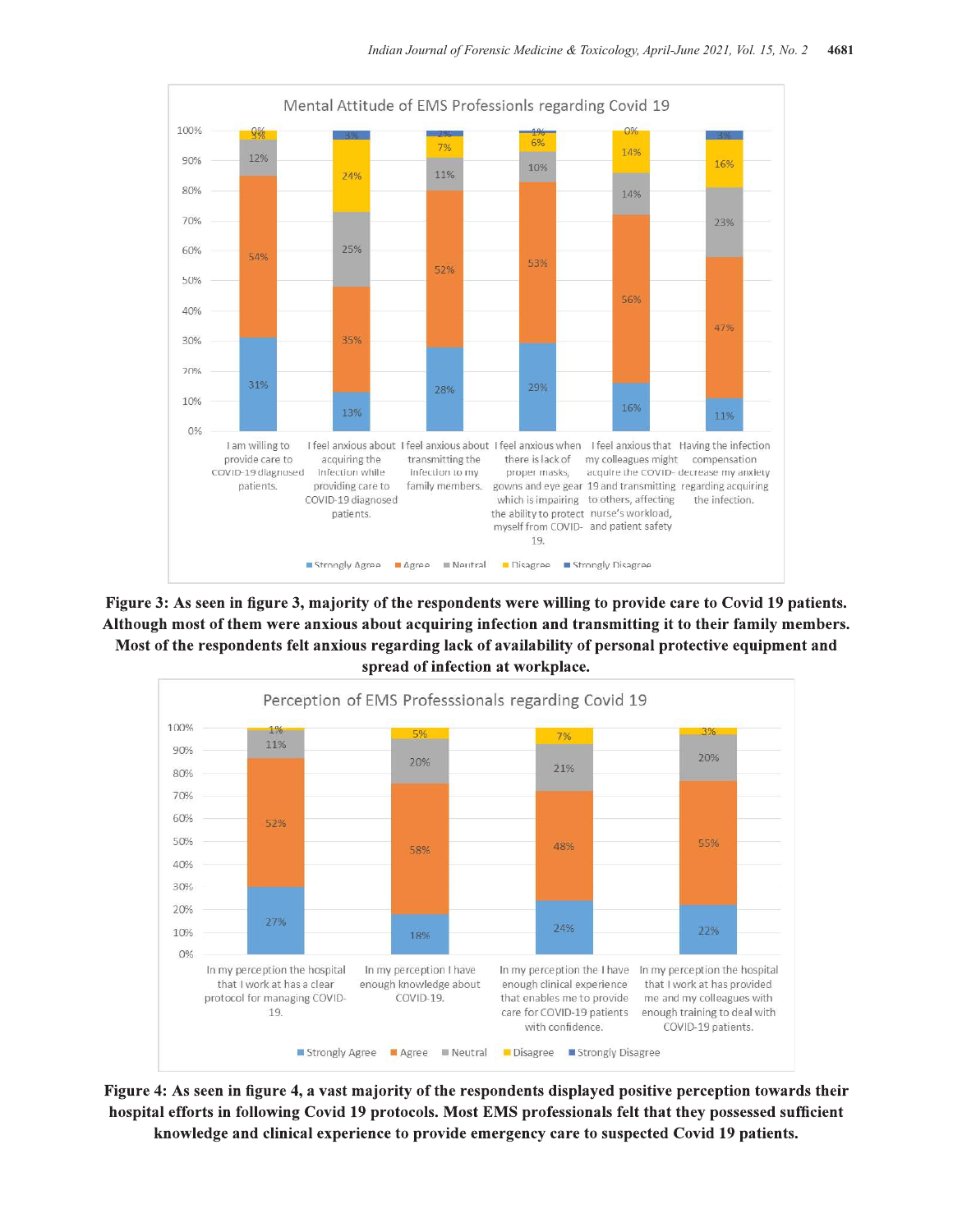#### Discussion:

The Covid 19 pandemic spread in a very short span of time and Healthcare professionals were caught unaware. Among them the EMS professionals had to continue dealing with various kinds of emergencies as the first line of care. This predisposed them to acquire the infection from the patient as the Covid 19 status of the patient could not be ascertained at the time of emergency. Even though EMS professionals were advised to take all The findings show that hospitals are slowly but steadily precautions to avoid transmission of infection, this led to a high degree of anxiety amongst them.

Knowledge of the clinical signs and symptoms and transmission pattern of the disease is essential for all healthcare professionals. Suspecting Covid 19 in a respiratory emergency patient is essential for both, providing optimum first line of care and avoiding infection transmission. The present study was aimed at examining the current level of knowledge with regards to the disease after nearly a year of the pandemic. It is to portray the level of knowledge and mental attitude<br>imperative that EMS professionals are well versed with amongst EMS professionals. The findings need to be imperative that EMS professionals are well versed with the clinical features, basic emergency treatment and prevention of transmission in all suspected emergency patients. A vast majority of the respondents scored well on the items pertaining to the knowledge of the disease. Nearly all the EMS professionals were aware about the importance of PPE, handwashing at frequent intervals and following social distancing norms wherever possible. The result obtained in terms of knowledge were encouraging and pointed to the fact that the EMS professionals had received adequate training in identification of suspected cases and their initial management.

Majority of the respondents were willing to handle suspected Covid 19 patients. They suffered from high grade anxiety of contracting the infection. The respondents also communicated anxiety with regards to acquiring the disease at the workplace and professional colleagues. They were also worried about transmitting the infection to their loved ones. Serving the population irrespective of their Covid status is the duty of all healthcare professionals and EMS professionals are fulfilling their duties. But it is essential to allay their fears and anxiety for their own wellbeing and to ensure quality<br>acute respiratory<br>respiratory care to the patient. The study highlights the urgent need to conduct counselling and stress management sessions

for better mental health of EMS professionals.

Inspite of the anxiety EMS professionals showed positive attitude towards contributing to their emergent cate of suspected patients. They also showed a high degree of trust on their employers i.e. hospitals in making relevant arrangements for personal protective equipment. Provision of compensation in case they develop infection helped reduce their level of anxiety. devising appropriate protocols and safety measures to protect their employees.

#### Conclusion

The contribution of EMS professionals in providing emergency lifesaving care to suspected Covid 19 patients cannot be over emphasized. As the pandemic continues, it is essential to ensure the mental and physical of all healthcare professionals. The study is a small attempt to portray the level of knowledge and mental attitude corroborated with a larger multicentric study.

Acknowledgement: We thank Reem Al-Dossary etal for granting permission to use the questionnaire for the research study.

**Conflict of Interest: None** 

Source of Funding: Self

Ethical Clearance: Obtained from IEC, SIU

#### References

- 1. Dubey, S, Biswas, P, Ghosh, R, Chatterjee, S, Dubey, M.J. Psychosocial impact of COVID-19. Diabetes Metab Syndr. [Online] 2020; 14 (5): 779– 788. Available from: https://www.ncbi.nlm.nih. gov/pmc/articles/PMC7255207/ [Accessed 27 January 2021].
- 2. Dabholkar, Y.G, Sagane, B, Dabholkar, T.Y, Divity, S. COVID19 Infection in Health Care Professionals: Risks, Work-Safety and Psychological Issues. Indian J Otolaryngol Head Neck Surg .2020; 72(4): 468–473.
- 3. Lai, C.C, Shih, T.P, Tang, H.J, Hsueh, H.R. Severe syndrome coronavirus 2 (SARS-CoV-2) and corona virus disease-2019 (COVID-19): The epidemic and the challenges. Int